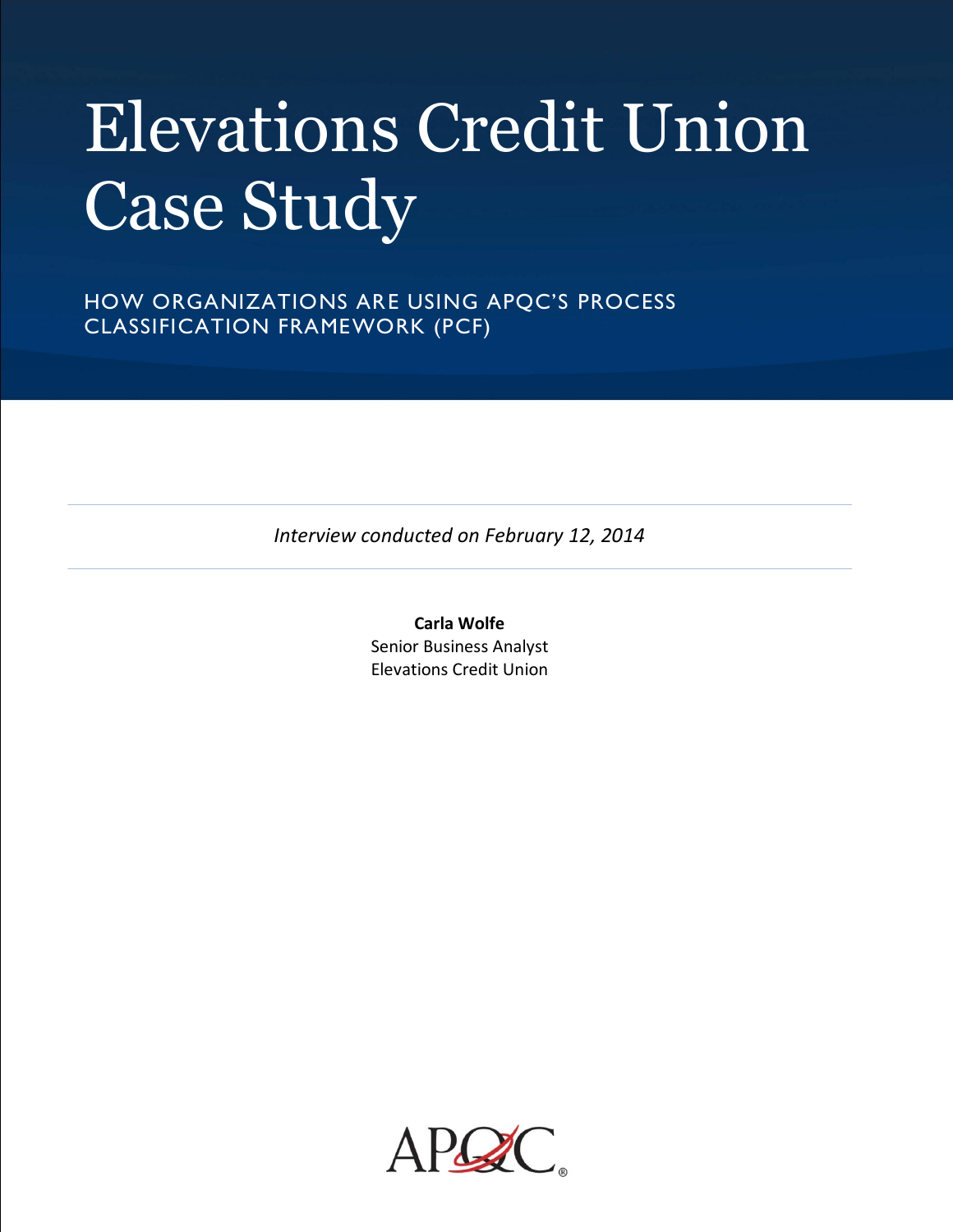

"The PCF and the subsequent process transformation fundamentally changed who we are. It rewired us. It changed our DNA*.* We are now better at everything we do."

*—Carla Wolfe, Senior Business Analyst*

# Organizational Background

Elevations Credit Union is one of the largest credit unions in Colorado. Founded in 1952, it has experienced tremendous growth in the last few years.

- ▶ Between 2009 and 2012:assets under management climbed 37 percent, from \$937 million to \$1.3 billion;
- total deposits ascended 34 percent, from \$856 million to \$1.1 billion;
- total members increased by 23 percent, from just over 80,000 members to almost 100,000.

The growth is attributable to a number of efforts, most notably the process improvements spearheaded by CEO Gerry Agnes.

# Striving for Performance Improvement

In 2008, the then-newly hired CEO sought ways to make Elevations Credit Union transform into a more efficient organization. At the time, "we had no structured business models," says Carla Wolfe, Elevations' senior business analyst. Employees had worked at the credit union for years and most of the knowledge was tribal. "To solve [daily] problems, folks would move from one desk to another. We got our work done as a result of random acts of goodwill."

Seeing opportunities for growth, and concerned that the ad hoc patchwork approach to process would limit that potential, Agnes determined that Elevations had a "big, hairy, audacious goal" (BHAG) to adopt the [Baldrige Criteria for Performance Excellence](http://www.nist.gov/baldrige/) and win the Baldrige Award.

The Baldrige Program, established in 1987 with the help of APQC founder Jack Grayson, helps organizations assess and improve their overall performance management efforts. The Baldrige Program seeks to identify organizations whose processes can serve as role models for others. As a foundational step in adopting a process mindset, Elevations was exposed to APQC's Process Classification Framework.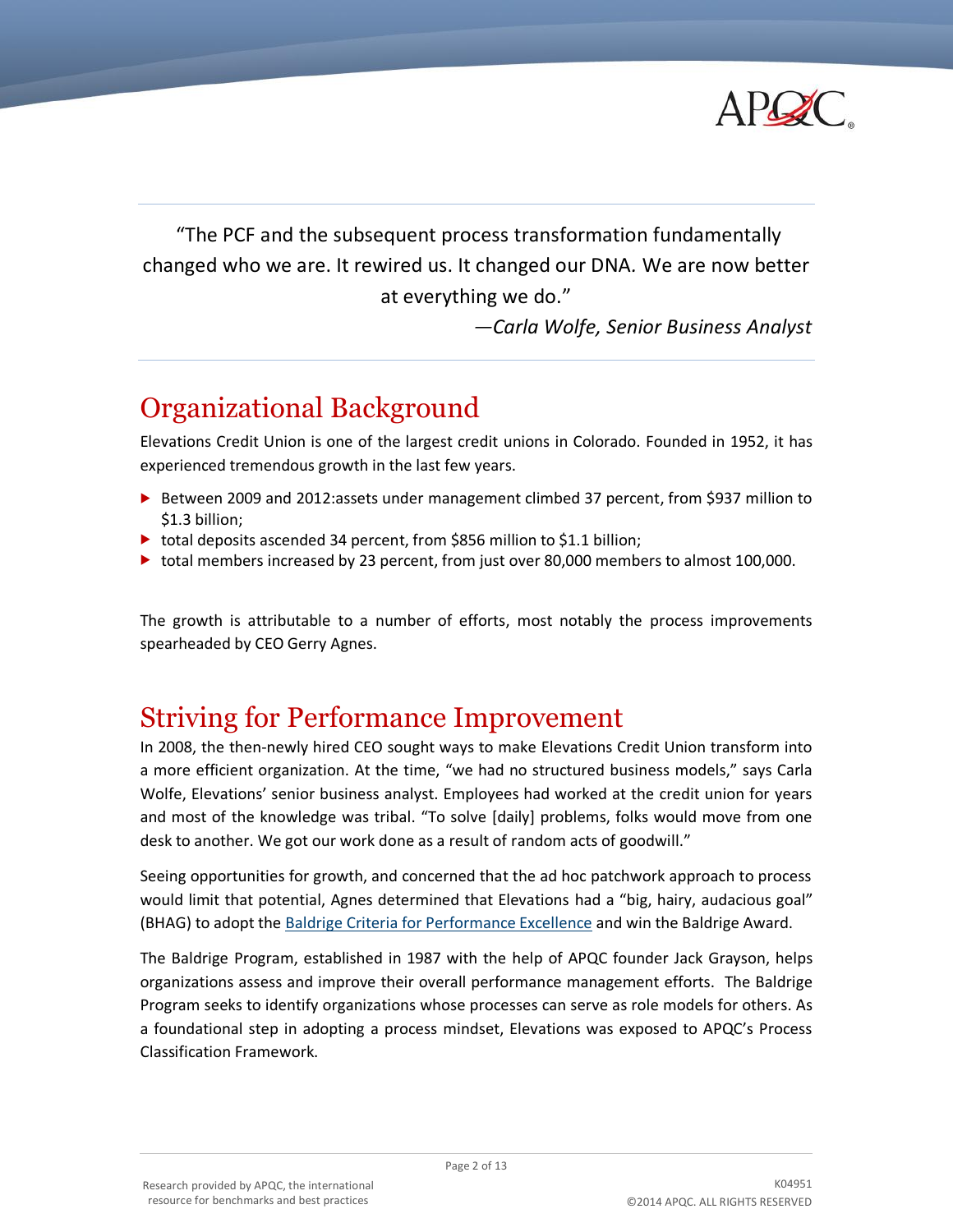

# WHAT IS THE PROCESS CLASSIFICATION FRAMEWORK?

[The PCF](http://www.apqc.org/process-classification-framework) is a list of activities organizations use to articulate work processes. By using a common language to define all the tasks inside of an organization, the framework standardizes an approach to a number of crucial needs, such as: process management, benchmarking and content management.

Without such a pre-defined list, multiple business units within a single organization could have duplicative interpretations of even the most basic processes, such as invoicing. Redundancies lead to varying definitions for the underlying measures, such as "inventory management." This, in turn, can undermine any ability to manage a process consistently across an enterprise.

"Despite a couple decades in consulting, I had no exposure to the PCF. But when I saw it, it blew my socks off," Wolfe says. "I was simultaneously being introduced to the Baldrige model and it was a combined power punch. Baldrige is all about identifying what your key process are, as well as how you implement and integrate it. And that's what the PCF is built on."

The combination of the Baldrige and the PCF opened employees' eyes to what was missing at the credit union. The existing procedures lacked ownership and governance and most of the way the organization did business was based on employee knowledge and emails. "We had outgrown what we had," says Wolfe, "but didn't recognize how big the gaps were."

Wolfe and the enterprise performance group at Elevations Credit Union engaged in a five year process journey (Figure 1) to address the lack of process and embed a process oriented culture within the organization.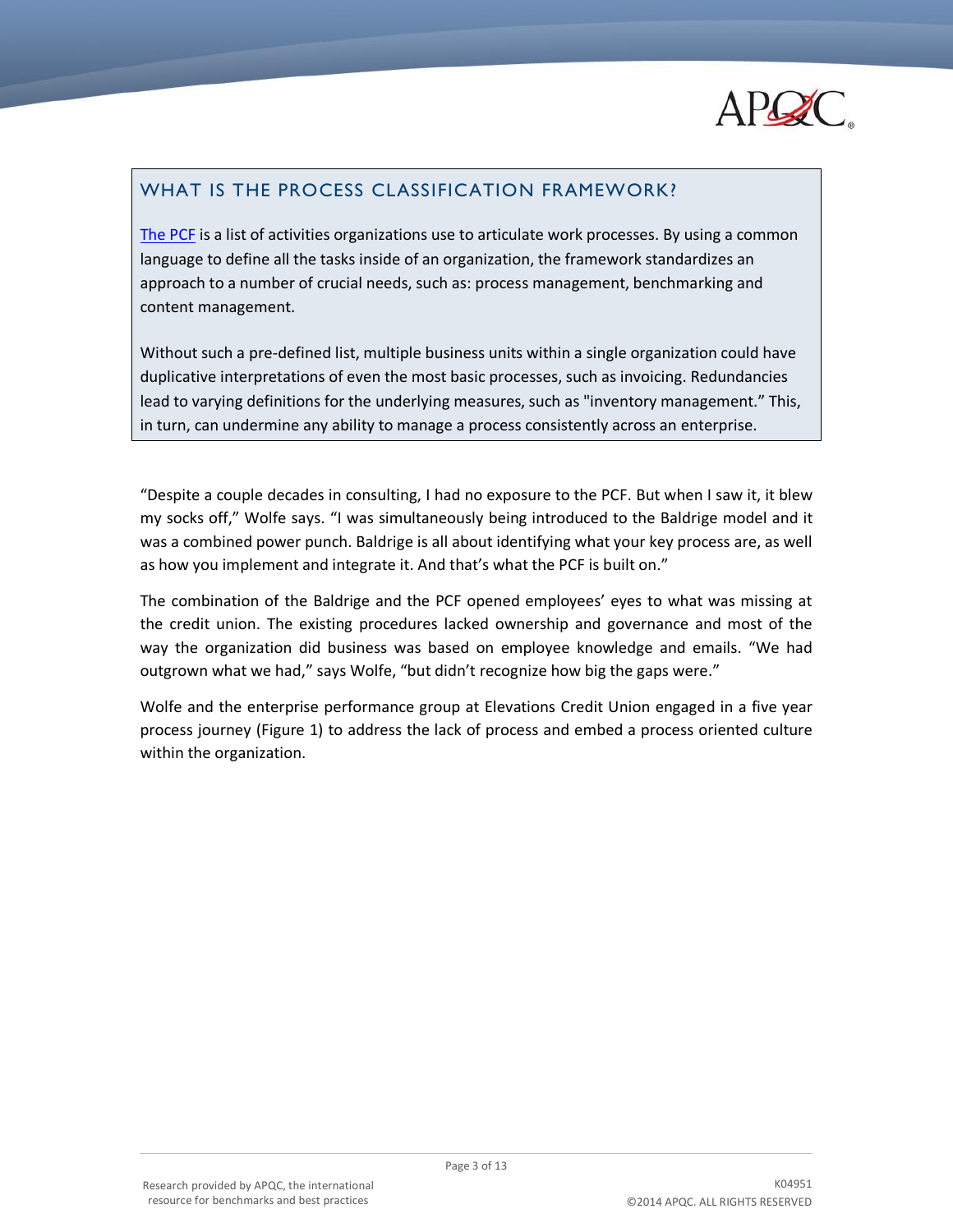

|                                         | Year One (2009)                                                                                                                                                          | Year Two<br>(2010)                                                                                                                               | <b>Year Three</b><br>(2011)                                                                                                                 | <b>Year Four</b><br>(2012)                                                                                           | <b>Year Five</b><br>(2013)                                                                                                                                                                                                                                               |
|-----------------------------------------|--------------------------------------------------------------------------------------------------------------------------------------------------------------------------|--------------------------------------------------------------------------------------------------------------------------------------------------|---------------------------------------------------------------------------------------------------------------------------------------------|----------------------------------------------------------------------------------------------------------------------|--------------------------------------------------------------------------------------------------------------------------------------------------------------------------------------------------------------------------------------------------------------------------|
|                                         | <b>Building an Initial</b><br><b>Enterprise Process</b><br>Map                                                                                                           | <b>Establishing</b><br><b>Consistency Across</b><br>the Organization                                                                             | <b>Connecting the Dots</b><br>to Foster Adoption                                                                                            | Providing<br>Transparency on<br><b>Process</b><br>Improvement                                                        | <b>Making it Stick</b>                                                                                                                                                                                                                                                   |
| Key<br><b>Milestones</b><br>/Objectives | Develop an initial<br>$\bullet$<br><b>Enterprise Process</b><br>Map<br>Build awareness of<br>$\bullet$<br>the value of<br>standardized<br>processes                      | Provide the tools<br>$\bullet$<br>and resources for<br>core teams to<br>conduct process<br>development                                           | Process<br>$\bullet$<br>breakthroughs<br>Cross-functional<br>$\bullet$<br>process<br>development                                            | Expanding<br>$\bullet$<br>process across<br>organization<br>Began seeing<br>$\bullet$<br>performance<br>improvements | Process-minded<br>$\bullet$<br>culture that<br>breeds<br>innovation                                                                                                                                                                                                      |
| <b>Key Activities:</b>                  | Baseline current<br>$\bullet$<br>processes<br><b>Build process</b><br>$\bullet$<br>group-level<br>framework<br>Develop<br>$\bullet$<br>subsequent levels<br>of framework | Develop and<br>$\bullet$<br>introduce tracking<br>tool<br>Create training<br>$\bullet$<br>and a handbook<br>on business<br>process<br>management | Implementation<br>of a more robust<br>tracking tool<br>Provide<br>$\bullet$<br>opportunities for<br>more employees<br>to become<br>involved | Publically<br>٠<br>celebrating wins<br>Identifying and<br>٠<br>leveraging<br>change agents                           | Identify process<br>improvement<br>opportunities<br>Implement<br>$\bullet$<br>enterprise-wide<br>dashboards<br>Standardize<br>$\bullet$<br>operating rules<br>Identify process<br>$\bullet$<br>experts in each<br>functional area<br>of the business<br>(Special Forces) |

# *Elevations Credit Unions Five-Year Process Journey*



# YEAR ONE: DEVELOP AN INITIAL ENTERPRISE PROCESS MAP FRAMEWORK

To initiate its journey, Wolfe and the enterprise performance group needed to understand the current state of Elevations processes and documentation, identify the gaps, and start developing a plan.

#### **Creating a Process Baseline**

To better understand the current state of Elevations Credit Union's processes and documentation, Wolfe took each task and activity within APQC's Banking PCF and turned it into a survey, asking employees to state whether the activity or task is performed and, where applicable, if documentation exists. Wolfe stressed the importance of keeping the survey simple and engaging, so she combined a simple rating system (Figure 2) with function-specific lists of processes.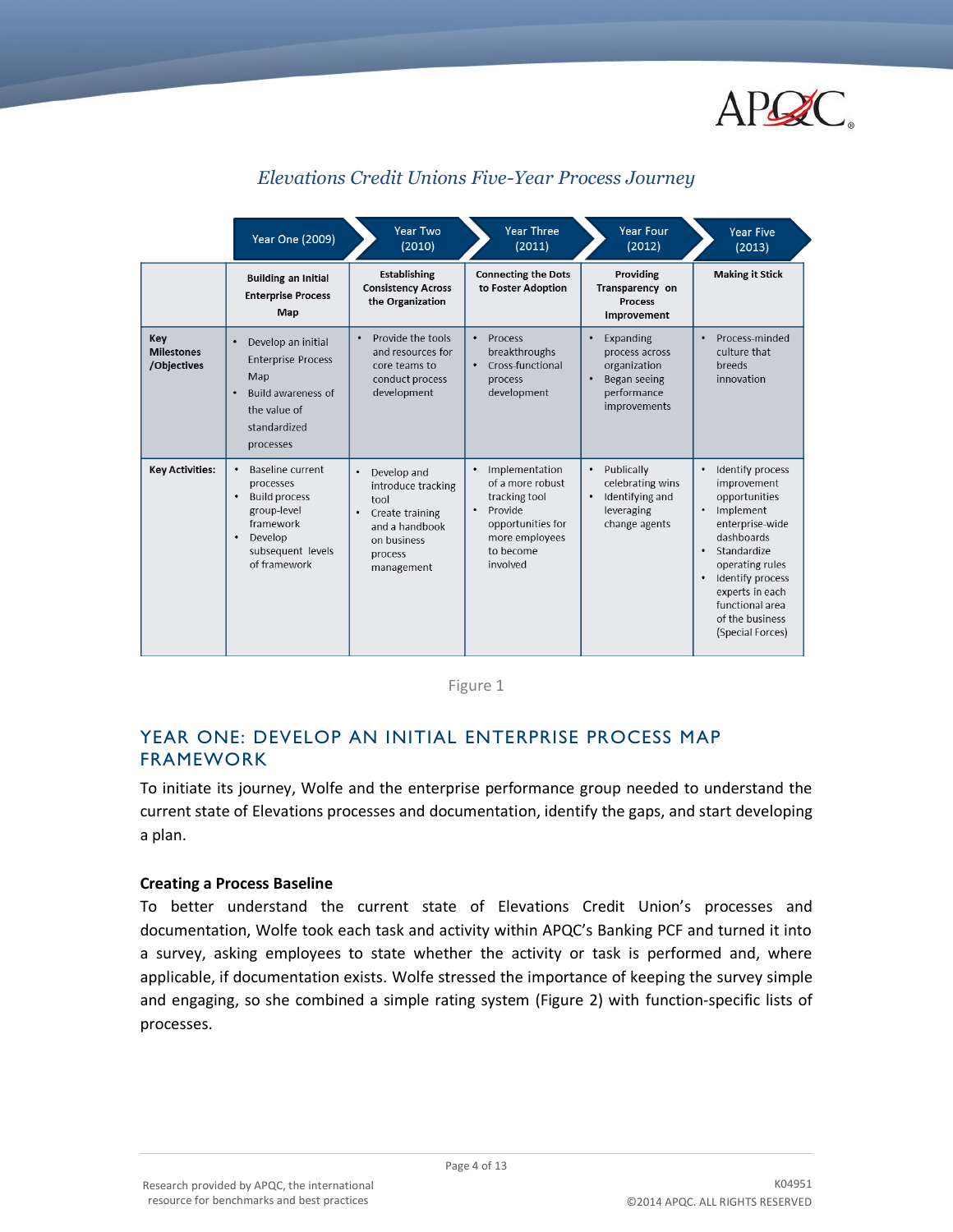



## *Survey Process Rating System*



The survey uncovered that 86 percent of the organization did not have, or could not readily document, basic processes. "Only payroll scored a one," says Wolfe. "We started with a deep hole."

#### **Establishing a Process Group-Level Framework**

Common practice states that, when conducting an enterprise-wide change, one should start simple and only prioritize a few activities for improvement. Elevations Credit Union did not have the luxury of taking several years to build its process infrastructure Hence it didn't have the time to build all of its process from the ground up and used the findings of the survey to identify what elements of the Banking PCF would become the organization's initial process group-level framework.

Simply having a process framework isn't enough; getting employees to really embrace the change is crucial. To begin establishing employee buy-in, Wolfe used a series of workshops, for each process groups, to document the flow of processes. She enlarged the PCF sections until they were wall-sized and used post-it notes to identify the "state" of each process (illustrated in Figure 3) based on the survey results. The color of the post-it notes corresponded to the rating system in Figure 2, so employees could see the process gaps.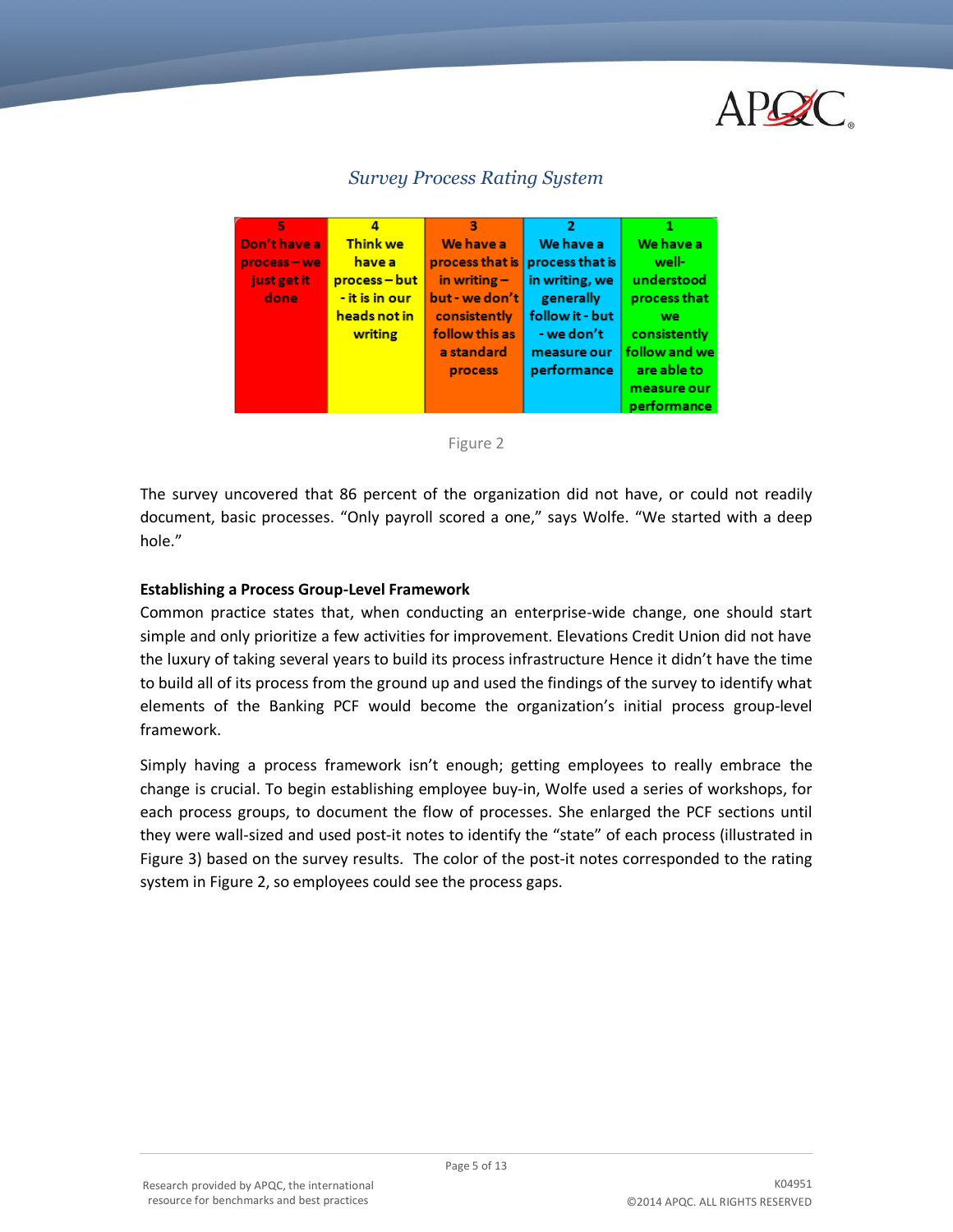



#### *Survey Results and the Enterprise Process Map*



Through facilitated sessions, process owners and key process stakeholders used customer-based scenarios to connect sub-processes across the enterprise. Sometimes, an actual string was used to trace the linking sub-processes. For example, how the credit union attracts a new member. Marketing might send a coupon to a member prospect; customer service would welcome him into the facility, and then hand him off to a teller to assist in opening an account, and so on.

This exercise accomplished three things. First it pinpointed which process-groups were intrinsic to the customer value and which ones were the least developed; providing information for future process development prioritization. Second it created an initial framework for the Enterprise Process Map. Finally, it helped the organization realize how all the processes were linked and gain understanding one group's outputs are another's inputs.

#### **Building the Processes**

Once employees understood how everyone, in every process, was connected, the core process teams began building SIPOCs—a technique that requires the identification of all of the suppliers, inputs, processes, outputs, and customers for each task. SIPOCs crystalized the idea that "my outputs are someone else's inputs and vice versa," said Wolfe. SIPOC is now a requirement for the process development efforts and is essential for process stakeholder engagement because it:

- links processes across the enterprise process map, and
- provides initial orientation for building processes and training for employees.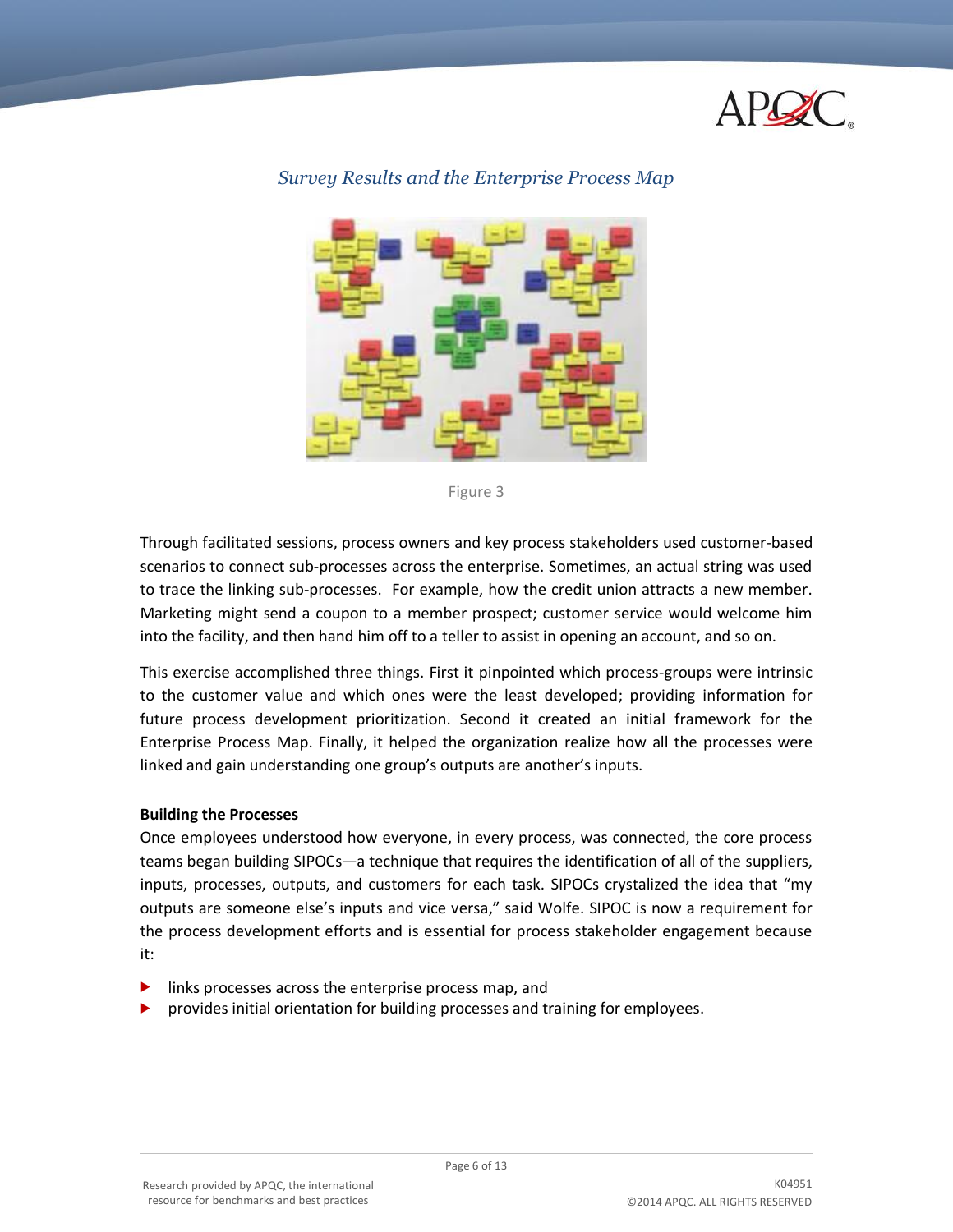

# YEAR TWO: ESTABLISHING CONSISTENCY ACROSS THE ORGANIZATION

By year two Wolfe and the enterprise performance group had to shift from driving the business process development to governing the approach. This meant they had to build the tools and support materials the rest of the organization and the core process teams would need to take ownership of further development and documentation efforts.

#### **Establishing a Standardized Tool**

First Wolfe and her team entered the Banking PCF and initial process frameworks developed by the core teams into a business process mapping (BPM) tracking tool (Figure 4). The tool used scorecards to assess the status of each project and provided senior leadership with data on process development and improvement efforts. Furthermore the tool:

- **F** incorporated the SIPOC methodology,
- identified and tracked process owners and stakeholders,
- provided easy access to multiple process owners, and
- reinforced a standard methodology and tracking process.



## *BPM Tracking Tool*



#### **Providing Training and Support Materials**

In addition to a standardized tracking tool, Wolfe and team conducted training on its business process development methodology and created a BPM Workbook—a step-by-step manual on process development and management. The work book is a 47 page document that enables selfdirected process development, is pre-requisite reading for training classes, and encourages employees to train and lead process development and management within their teams. The workbook includes chapters—full of examples, templates, and advice—on:

1. Building a process—from identifying a process need to creating a process flow chart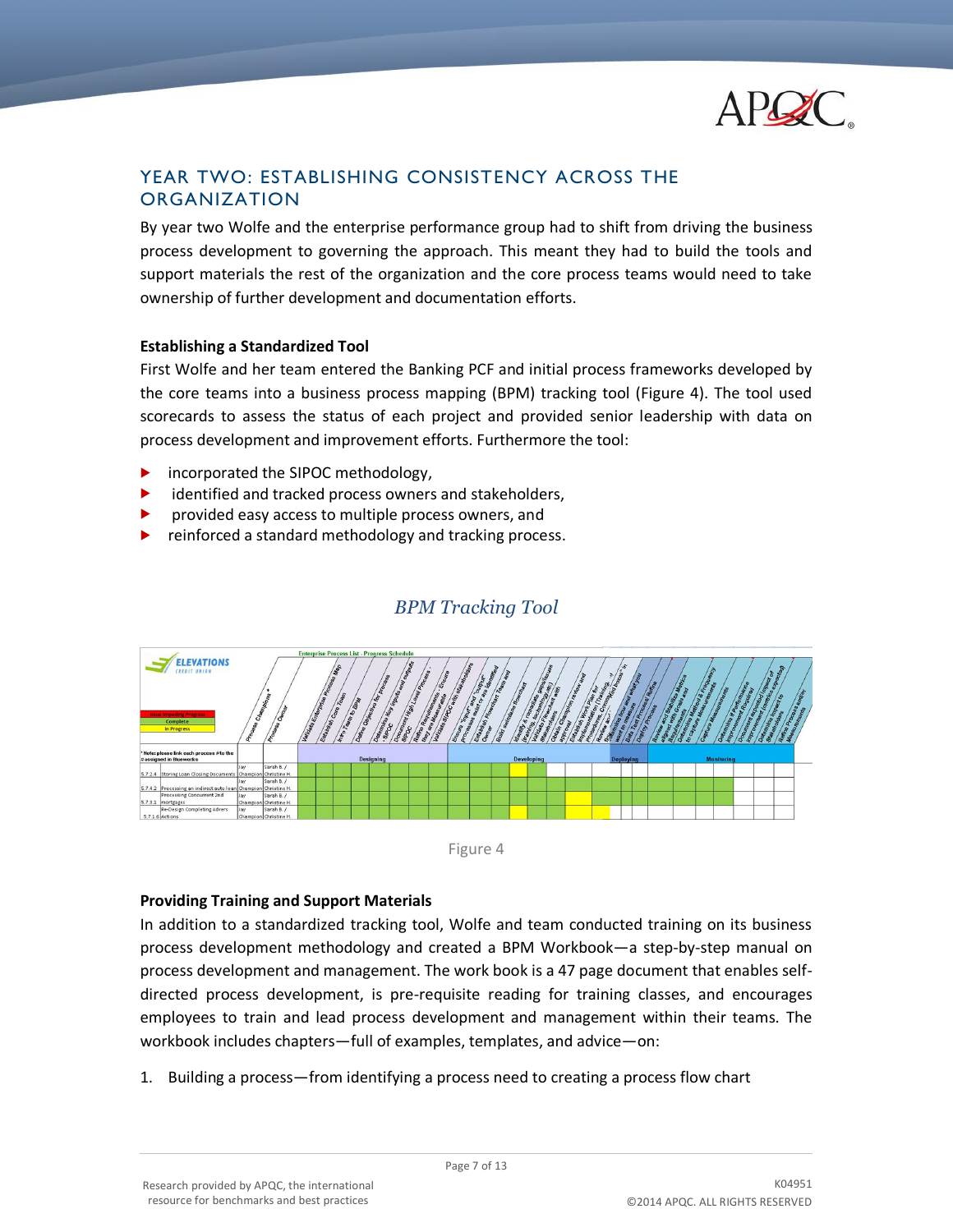

- 2. Measuring and improving a process—from selecting the appropriate metrics to managing a process improvement project
- 3. Business process management tools—outlines how to use Elevation's process tools (BPM Tracker and BlueworksLive)
- 4. Writing a procedure—step-by-step instructions on how to go from a process to desk-level instructions and content

# YEAR THREE: CONNECTING THE DOTS TO FOSTER ADOPTION

By year three, Wolfe and team began to see results. Process standardization was starting to become a part of the culture and led to the ability to conduct, review, and manage using applesto-apples benchmarking.

At this time Elevations needed additional functionality out of its business process tracking tools. As process development was improving and began to span across functions, Elevations needed the ability to:

- $\blacktriangleright$  exponentially increase the velocity of its BPM development efforts;
- **EXECUTE:** establish a single source of information for all things process;
- **P** provide reporting, sorting, scouting, and coaching;
- **EXECUTE:** enable many teams and departments to contribute and get engaged; and
- support the printing of flowcharts and working laboratories and Value Stream conversations on walls/halls.

There are many tools out there that will accomplish these goals, Elevations decided to use IBM's BlueworksLive because it enables governance by Wolfe and team, provides collaboration between all stakeholders, links processes to each other and to project management, and includes dashboards for decision making.

# YEAR FOUR: USING PROCESS IMPROVEMENT TRANSPARENCY TO ENGAGE THE ORGANIZATION

For example, Elevations used its success in transforming its lending and underwriting process by publicly displaying its results to engage employees for further process development. This inspired the owners of the linking processes to publish their processes and gave visibility to inputs and outputs from one process to the next. To educate the rest of the business on the lending and underwriting process, maps are posted on a wall and the leading officer walks groups of employees through the process steps over and over. The maps now stretch across an entire hallway and have led other teams to do the same thing.

Now, the consumer lending process is fully documented, starting from when the member walks through the door requesting a loan until Elevations receives the first month's payment. The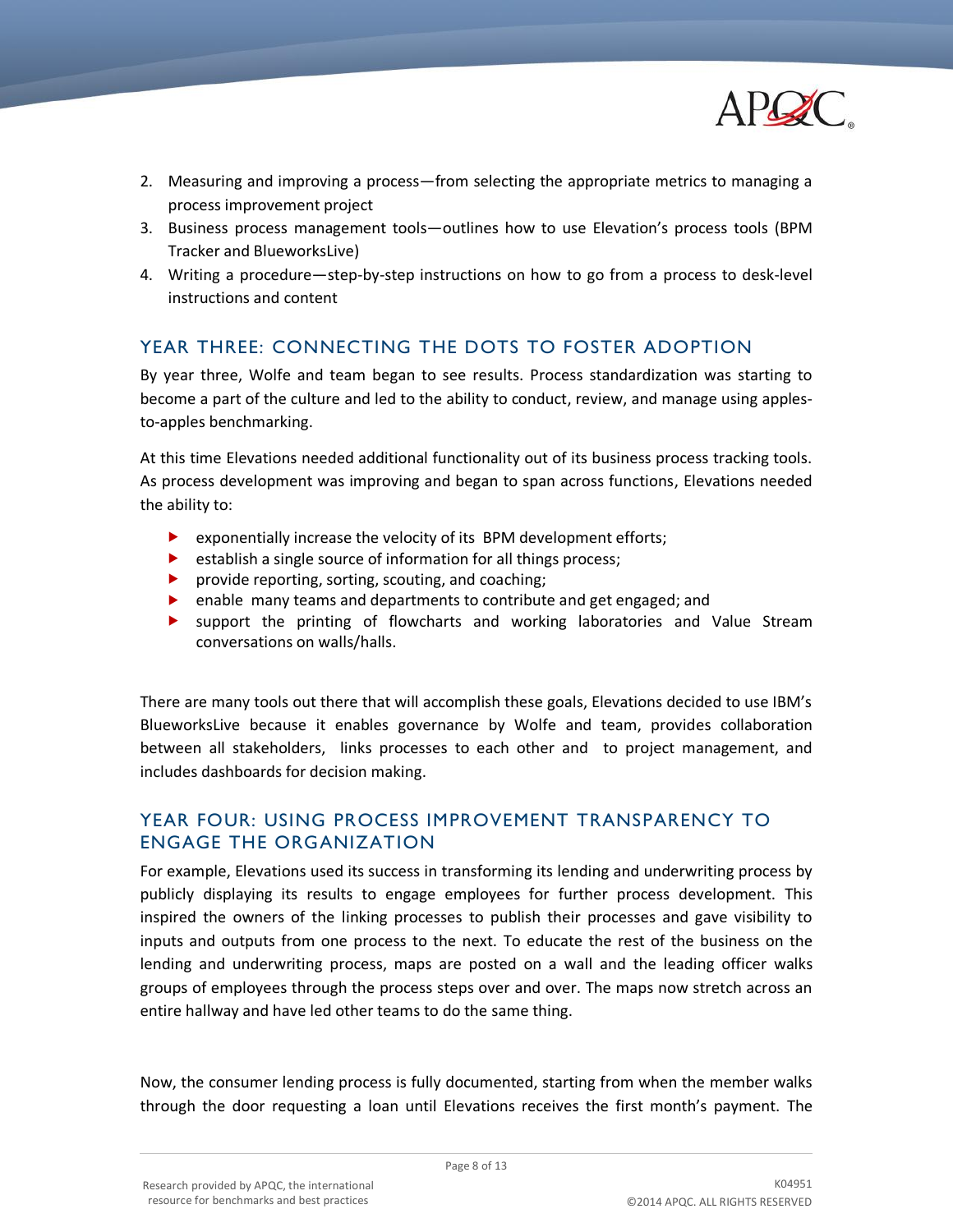

documented processes have linking inputs, outputs and shared metrics. "It's amazing how much we've been able to reduce risk and cycle time," says Wolfe. "We have also gained tremendous insight on how to better serve our membership."

Employees began responding to the improved transparency and employee engagement scores increased significantly. "When someone gets it, it just clicks. The lights go on for them. And we started leveraging these people to share their understanding with others."

These advocates—dubbed "special forces"— are grassroots process authorities who have been given additional training on the BPM tools and processes. Elevations has identified 21 special forces who are typically managers, representing every functional area—who are now responsible for providing oversight and coaching on process development. The special forces are involved with every process development project and:

- assist in the design and deployment of functional area processes which are linked and integrated with other functional areas and stakeholders;
- **EXECUTE:** ensure consistency and completeness among users of BlueworksLive for capturing process documentation including SIPOCs and flowcharts by implementing BPM methodology, rules and guidelines; and
- **D** collaborate and advise on defining, designing, deploying, and monitoring a process.

The use of advocates has improved the level of engagement and generated widespread buy-in on the value of processes. "When we started, no one knew what we were talking about," says Wolfe. "Now, there isn't anyone in the organization who doesn't know the value of our processes."

# YEAR FIVE: MAKING IT STICK

By 2013, Elevations had process development projects in every aspect of the business ranging from process improvement efforts for previously established processes to initial process development efforts. Now that the organization has momentum and has matured in its processoriented perspective, Wolfe and team moved onto the next stage—making it stick. To accomplish this, Wolfe and team developed additional programs, tools, and support materials.

#### **Opportunity for Improvement Games**

Wolfe and team wanted to start getting the organization engaged with the idea of process improvement. They developed the "opportunity for improvement" (OFI) games. For these games, the special forces and Wolfe's team would conduct "ride-alongs" while people performed their job to identify and note a list of process improvement opportunities. They then worked collaboratively to develop a prioritized, cross-functional list of improvement initiatives. Each functional area adopted a board game appropriately aligned with their work and created a wall chart to track their progress. For example, human resources had "Chutes and Ladders,"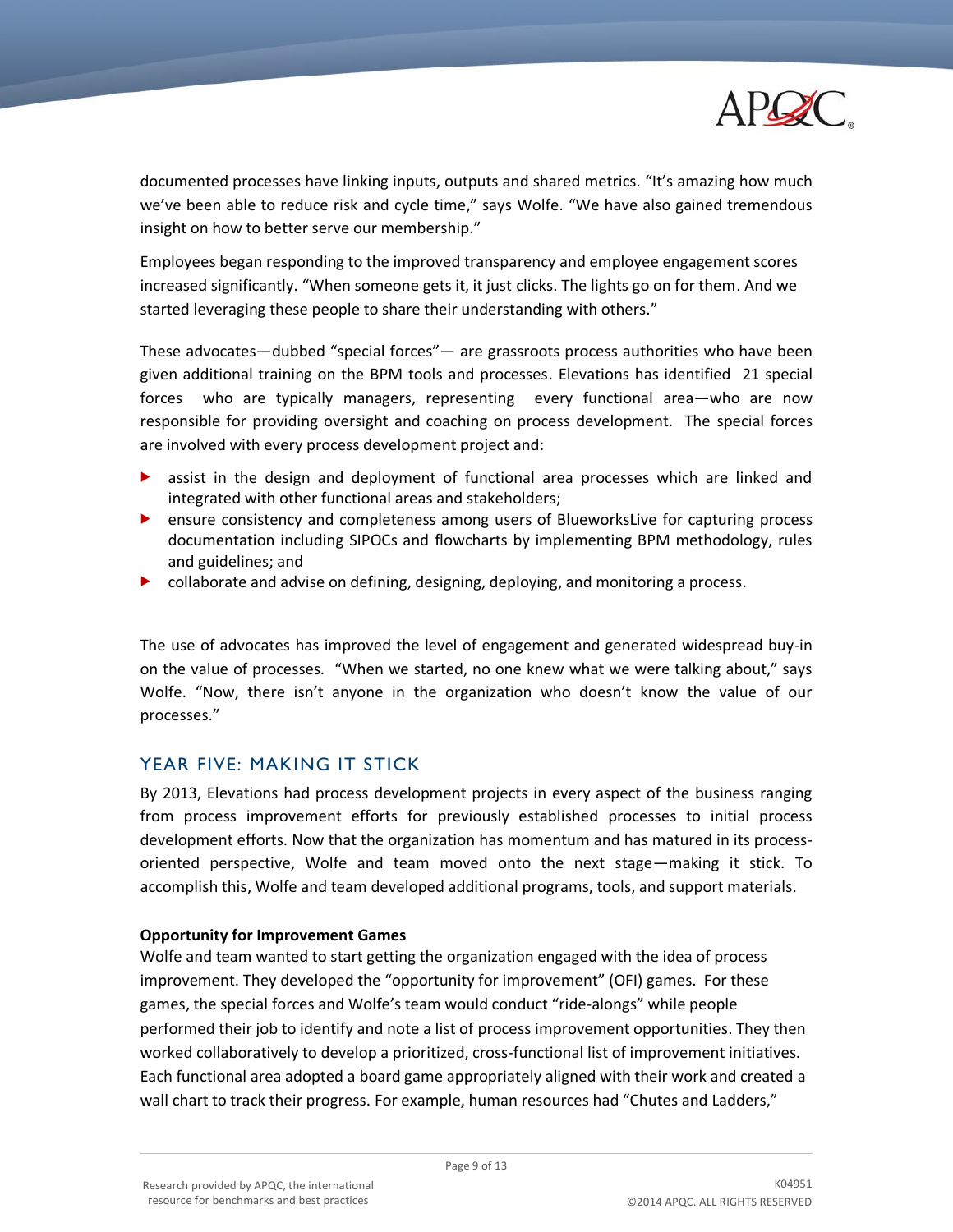

operations used "Monoperations", and lending used "CandyLand." The game board serves two purposes. First, it provides transparency on the OFIs for the organization. Second it enables the team to track progress for "knocking OFIs off the list" using public recognition to reinforce desired behaviors.

#### **Enterprise Dashboards**

As the organization's processes and measures grew in complexity and leadership's need for data to support its decision making also expanded, Elevations implemented an enterprise dashboard system (Figure 5) that provide access to the organizations KPIs (actual, target, and variance). There is a corresponding "drill down" dashboard for each category of the PCF in the enterprise process map.



## *Enterprise Dashboards*



"The ability to get real in-process metrics was a fundamental change in how we operated." Wolfe says. "We all remember the first time someone could stand up and talk solidly from numbers. Others looked around the room and asked 'How is she doing that?'"

From that moment on, senior leaders began managing via enterprise dashboards. If the organization is not moving in the right direction, it is now clear what to do. "All of our metrics are tied back to processes, so, by tracing back to the source of the problem, we can now figure out what's broken and why," Wolfe says.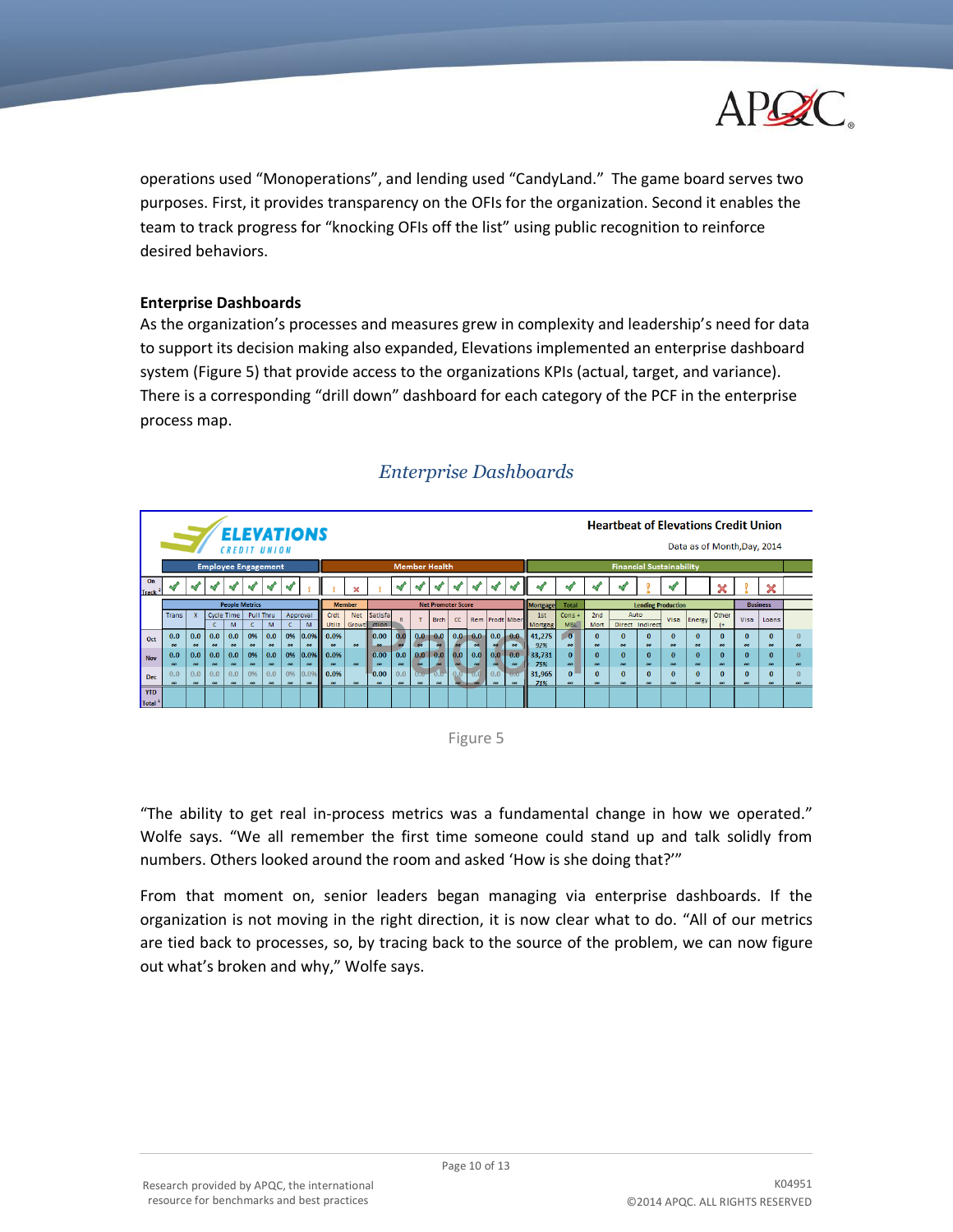

#### **Governance of Knowledge Assets**

Finally to ensure standardization of its language, processes, and policies, Wolfe and team developed the "knowledge assets governance" (Figure 6). This structure created a framework of Elevations' operating and business rules and definitions, including:

- $\blacktriangleright$  board of directors policy;
- management policies;
- business process and procedures;
- $\blacktriangleright$  business rules; and
- its forms, notices, disclosures and letters.

Knowledge assets are submitted through a governance process in which assets are reviewed and validated using the BPM methodology which ensures stakeholder review and approval. All of these assets are made available in an enterprise-wide reference desk.



# The Payoff

Using these techniques, Elevations has now mapped more than 261 processes. All are linked to the PCF and documented all the way down to desk-level procedures. "The PCF is now a language everyone speaks," Wolfe says. Elevations' use of the Banking PCF saved the organization time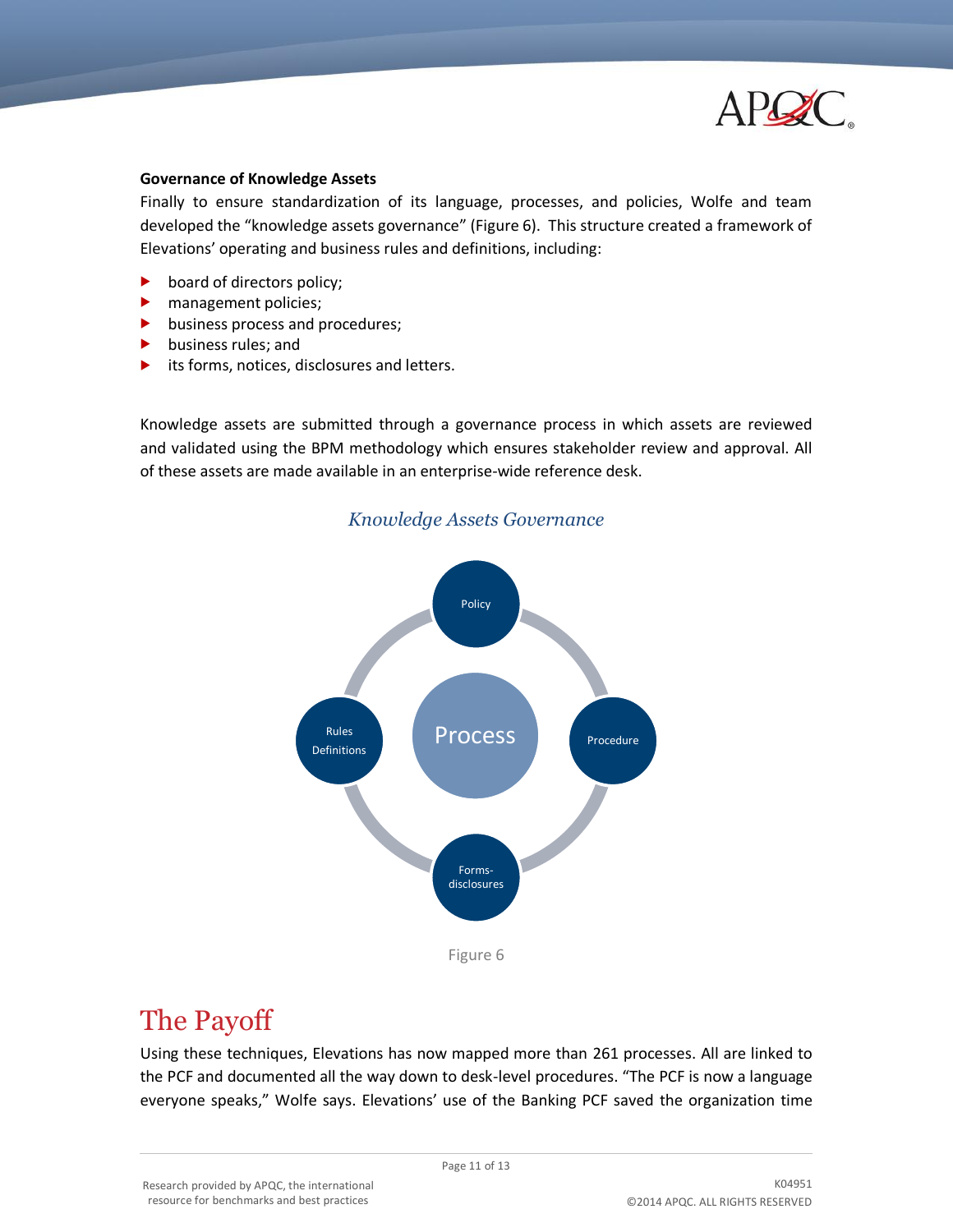

because it provided an overarching architecture to organize, align, and integrate our processes." These performance improvement efforts have enabled Elevations to make data-driven decisions, match the right skills to each process, and eliminate redundancies. Furthermore its combination of people, process, and tools has provided process improvements (Figure 7), financial benefits, and external recognitions.

| Activity                                      | <b>Before Process</b><br>Development | <b>After Process</b><br>Development |
|-----------------------------------------------|--------------------------------------|-------------------------------------|
| Vehicle loans cycle time                      | $10-13$ days                         | $4 - 5$ days                        |
| Home Equity loans funding<br>cycle time       | 30 days                              | $14 - 15$ days                      |
| Average number of consumer<br>loans per month | 483                                  | 659                                 |
|                                               |                                      |                                     |

## *Elevations Process Improvements*

Figure 7

Elevations' transformation to a process-oriented culture has contributed to tripled earnings and 35 percent increase in membership, as well as an increase in its equity by 97 percent. Elevations was the 2013 Rocky Mountain Performance Excellence PEAK award winner and is a 2014 applicant for the National Malcolm Baldrige Performance Excellence Award.